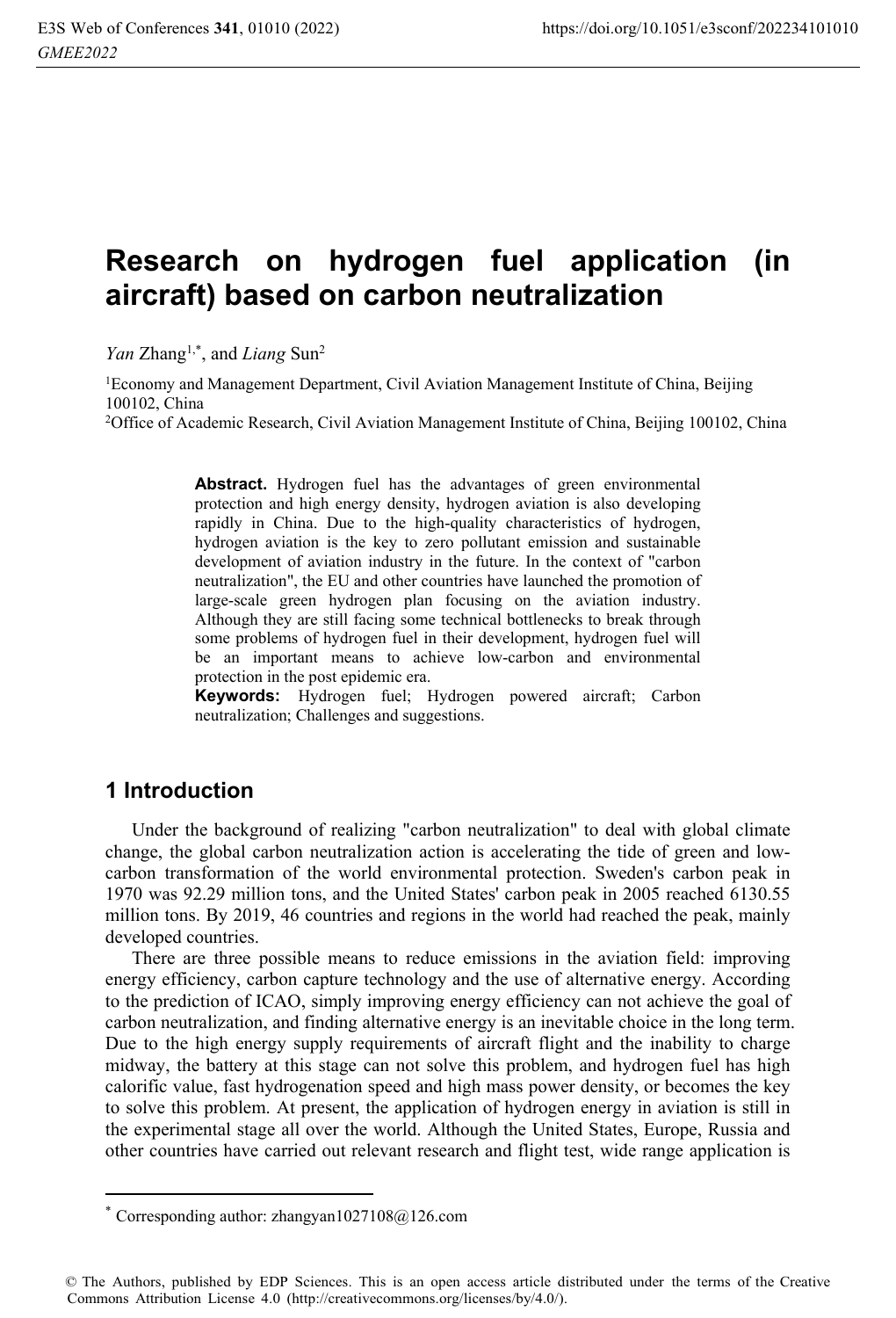still a long-term goal. As the world's largest aircraft manufacturer, Airbus takes hydrogen fuel as the most promising energy type and renewable energy to provide power for aircraft and aviation. In 2020, it announced three hydrogen energy concept aircraft, becoming the world's first zero emission aircraft, code named zeroe, which will change the future air transportation mode and be launched in 2035.

Under the background that China has achieved the goal of "carbon neutralization" in 2060, hydrogen energy as a secondary energy is indispensable. Due to the limited options for emission reduction in the field of civil aviation, hydrogen fuel as a way to reduce carbon emissions will become the key strategy and long-term key path of the net zero goal. In 2019, the North research center of COMAC and the hydrogen energy technology development company of State Power Investment Group launched the development of "lingque H" new energy verification machine, which was successfully tested at Zhengzhou Shangjie airport. In March 2019, Dalian Institute of chemistry, Chinese Academy of Sciences and Liaoning General Aviation Research Institute jointly developed the first manned hydrogen fuel cell test machine, which successfully flew in Shenyang [1-2].

After exploration in the past few years, all countries urgently hope to accelerate the application of hydrogen energy in aviation, especially in the wide range field of aviation.

# **2 Characteristics of hydrogen fuel**

Hydrogen, with the element symbol H, is the lightest chemical element. It is a gas at normal temperature and pressure. As the most common element, it is mainly stored in water. Since NASA technicians successfully used hydrogen as fuel for the Saturn V lunar rocket, fuel experts are more convinced that hydrogen can be used as an ideal fuel to replace coal, natural gas and oil, and believe that mass production of hydrogen can be achieved, even in atomic power stations. Hydrogen is considered as one of the major energy solutions of the twenty-first century, capable of meeting future energy needs. Hydrogen is clean, sustainable fuel and it has promise as a future energy carrier. It also has the ability to substitute the present energy infrastructure which is based on fossil fuel. Being 61a zeroemission fuel, it could reduce environmental impacts and craft novel energy opportunities. [3-4]

Among the renewable sources that are considered to produce hydrogen, wind and solar energies are most commonly used for hydrogen production up to date. Most of the methods for the production of green hydrogen consider obtaining hydrogen either through water splitting reactions (e.g. water electrolysis, water thermolysis, photocatalytic water splitting, and thermochemical water splitting) or via dehydrogenation of hydrogen carrier molecules.  $[5]$ The chemical energy of hydrogen can be converted into thermal energy or electric energy, so one of the wide applications of hydrogen is as aerospace fuel. The different characteristics of hydrogen determine that hydrogen has different application technologies [6].

## **2.1 Buoyancy of hydrogen**

As hydrogen is the lightest of all gases, its density is only  $0.0899 \text{kg/m}^3$  at  $0^{\circ}\text{C}$  and its density is small, so hydrogen has the largest buoyancy and can be used as lifting power.

## **2.2 High energy properties of liquid hydrogen**

In any chemical fuel, the specific energy (unit mass energy) of hydrogen is the largest, and the low calorific value is as high as 120mj / kg, which is about 3 times that of gasoline and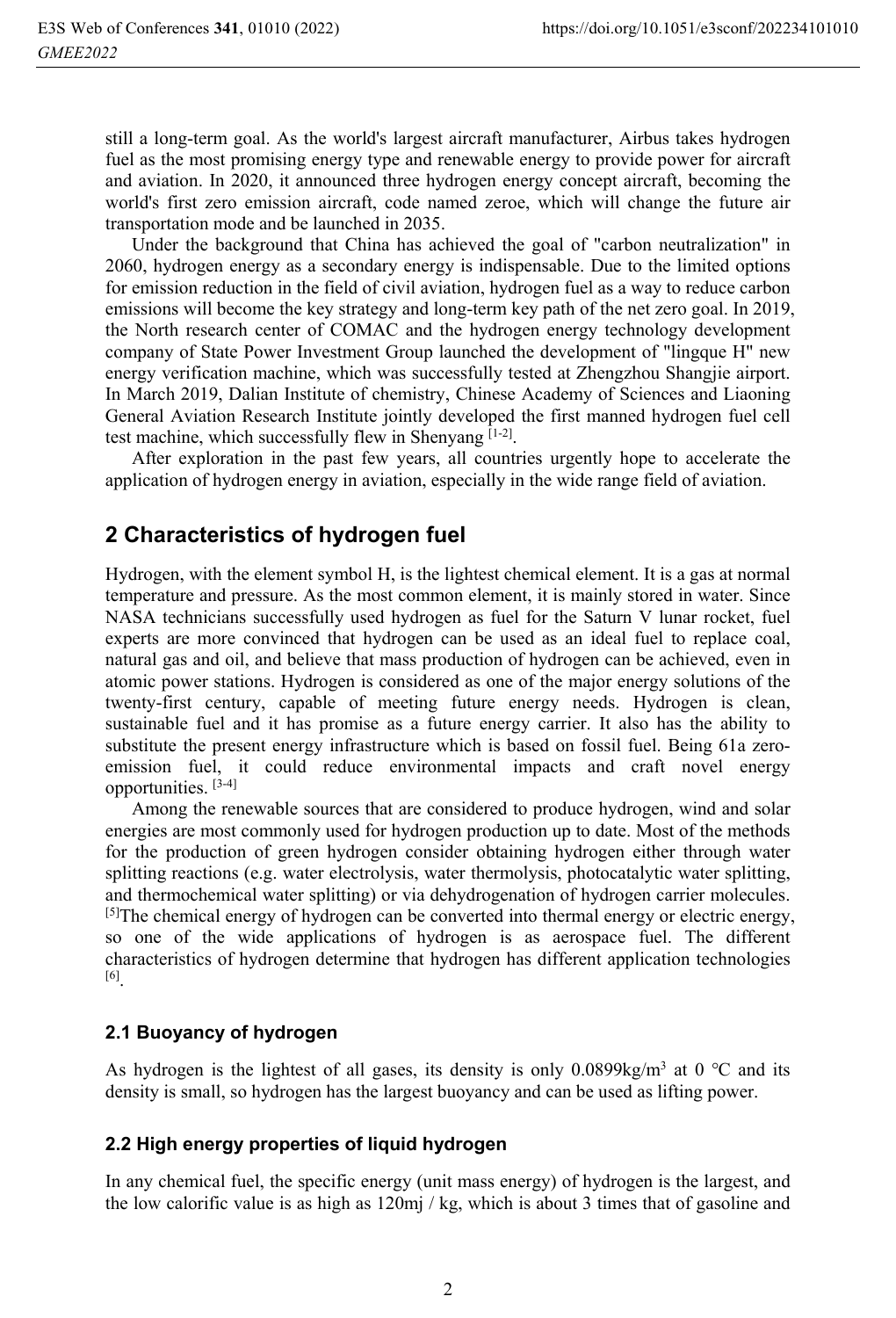kerosene and 4.5 times that of carbon. The power and range of aeroengine are directly proportional to the calorific value of fuel. Using liquid hydrogen as aviation fuel can greatly improve all performance parameters of aircraft, and the takeoff weight of supersonic aircraft fueled with liquid hydrogen is only half of that of kerosene. Lockheed has conducted comparative experiments on aviation kerosene and liquid hydrogen. It is found that under the same payload and range, liquid hydrogen fuel is much lighter, the total weight of the aircraft can be reduced, and the running time can be shortened, thus saving the total fuel consumption.

#### **2.3 Environmental emission characteristics of hydrogen**

As a carbon free fuel, hydrogen does not produce CO, CO<sub>2</sub> and CH compounds emitted during hydrocarbon combustion, and will not produce greenhouse effect. Hydrogen is a colorless, odorless, odorless and non-toxic clean fuel. Burning in pure oxygen only produces water, which returns to nature and maintains ecological balance. Advanced hydrogen fuel cell and catalytic hydrogen technology only discharge water. Using these hydrogen energy to drive vehicles and aircraft can achieve real "zero emission". The United States has held the vehicle competition with the least air pollution, and it is concluded that the hydrogen engine won the first place, and the exhaust gas is even cleaner than the inhaled urban air.

#### **2.4 Hydrogen fuel resources**

As an important characteristic of new energy, it is rich in resources and wide sources. The earth's atmosphere contains 1.6 billion tons of hydrogen, but free hydrogen is difficult to use. At present, more than 90% of the world's hydrogen fuel is produced by fossil fuels, and part of it is produced by electrolysis. With the development and breakthrough of hydrogen energy technology, electrolytic water and dissociated steam will be gradually transformed, and the storage capacity of water in Shanghai is  $1.3 \times 10^{18}$  tons, water can be recycled. Therefore, hydrogen energy is not only inexhaustible, but also inexhaustible. According to the investigation, there are 1 billion tons of water on the moon, and Jupiter is 318 times that of the earth. It is a large natural warehouse of hydrogen resources, which will be developed and utilized by mankind one day.

# **3 Challenges of hydrogen fuel application in Civil Aviation**

Since the invention of aircraft in the early 20th century, mankind has not stopped the exploration and application of new technologies. However, hydrogen energy has attracted more and more attention because of its superior properties. Therefore, although the application of hydrogen energy to aircraft has a series of obvious advantages in theory, there are still many problems to be solved if it is really put into wide range application.

#### **3.1 Production, storage and use of hydrogen fuel**

Compared with lithium battery pack as battery system, hydrogen fuel can prolong the service life by 10 times and increase the energy density by 5-20 times. Hydrogen energy has unique application prospects. However, over the past few decades, the aviation industry has had a comprehensive understanding of aviation kerosene used by turbine and turbofan engines and accumulated rich experience in safe storage, transportation and use of these system fuels. The production, storage and safe and effective use of hydrogen fuel need the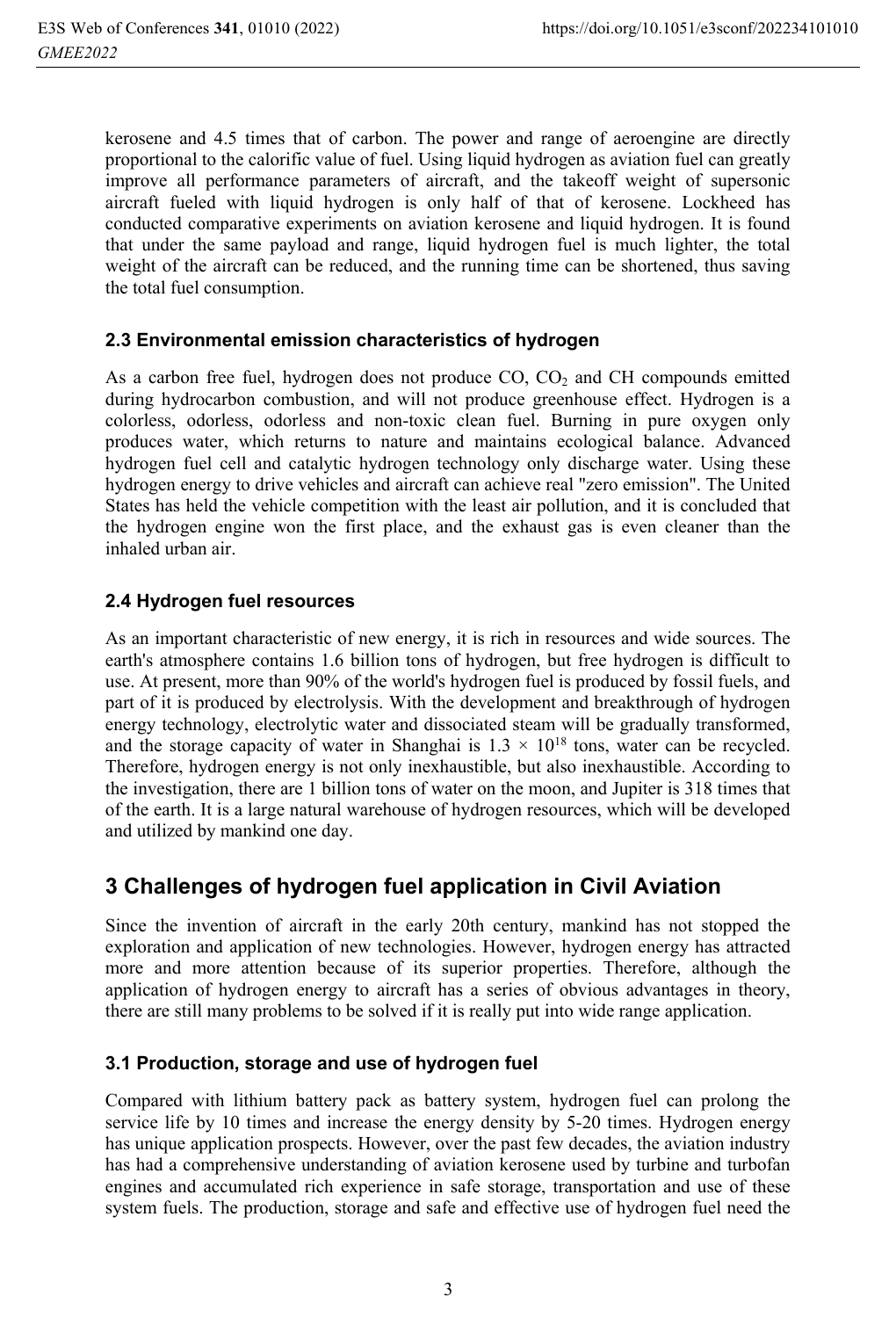joint cooperation of government regulators and manufacturers to achieve innovative breakthroughs in management measures and key technologies. At present, there are still many unknown fields in the related theory, knowledge and application of hydrogen energy [7].

## **3.2 Infrastructure and supporting facilities**

Supporting the propulsion system of hydrogen powered aircraft requires new ground processes, such as filling hydrogen fuel in the shortest possible time to make the parking time of the aircraft as short as possible. How to ensure the safety of these processes.

The operation of hydrogen powered aircraft must be determined at an early stage and take into account the construction of infrastructure. At present, both airlines and airport supporting facilities are prepared for aviation kerosene. Therefore, the main difficulties in promoting hydrogen energy include the lack of infrastructure.

## **3.3 Policy support**

To achieve the goal of "carbon neutralization" and zero carbon dioxide emission as soon as possible, we need not only the support of technology research and development, but also the support of policies.

In the United States, 85% of flights are concentrated in 40 airports, and the remaining 15% are distributed in more than 450 airports. The larger the energy filling network, the more difficult it is to replace it as a whole, and the higher the cost. Each smaller station needs a more complex fuel logistics support system, and each kilogram of fuel allocated will produce a higher amortization cost. At the same time, The overall upgrading of the fuel system requires a lot of capital and human investment. It is difficult to imagine without the support of local governments.

# **4 Enlightenment and suggestions of hydrogen aircraft**

At present, according to the research on hydrogen powered aircraft by major research institutions and enterprises and the judgment of relevant development trends, the following enlightenment is given to the technological development of aviation "carbon neutralization" in China as soon as possible [8].

#### **4.1 Develop air route map**

Facing the challenge and urgency of decarbonization in the aviation industry, it is very necessary to formulate a systematic strategy and a clear aviation roadmap. It is difficult to put hydrogen powered aircraft into use in the short term and faces great challenges. From the perspective of China's current development, the aviation industry is very key and promising in realizing carbon neutralization. Vigorously developing hydrogen aviation technology is not only very conducive to achieving emission reduction targets and promoting the early realization of carbon neutralization, but also driving the systematic innovation and improvement of aviation technology. In order to achieve the goal of Green Aviation in China as soon as possible, it is suggested to formulate the corresponding road map as soon as possible and speed up the performance of relevant technologies.

## **4.2 Accelerate the exploration and research of hydrogen powered aviation technology**